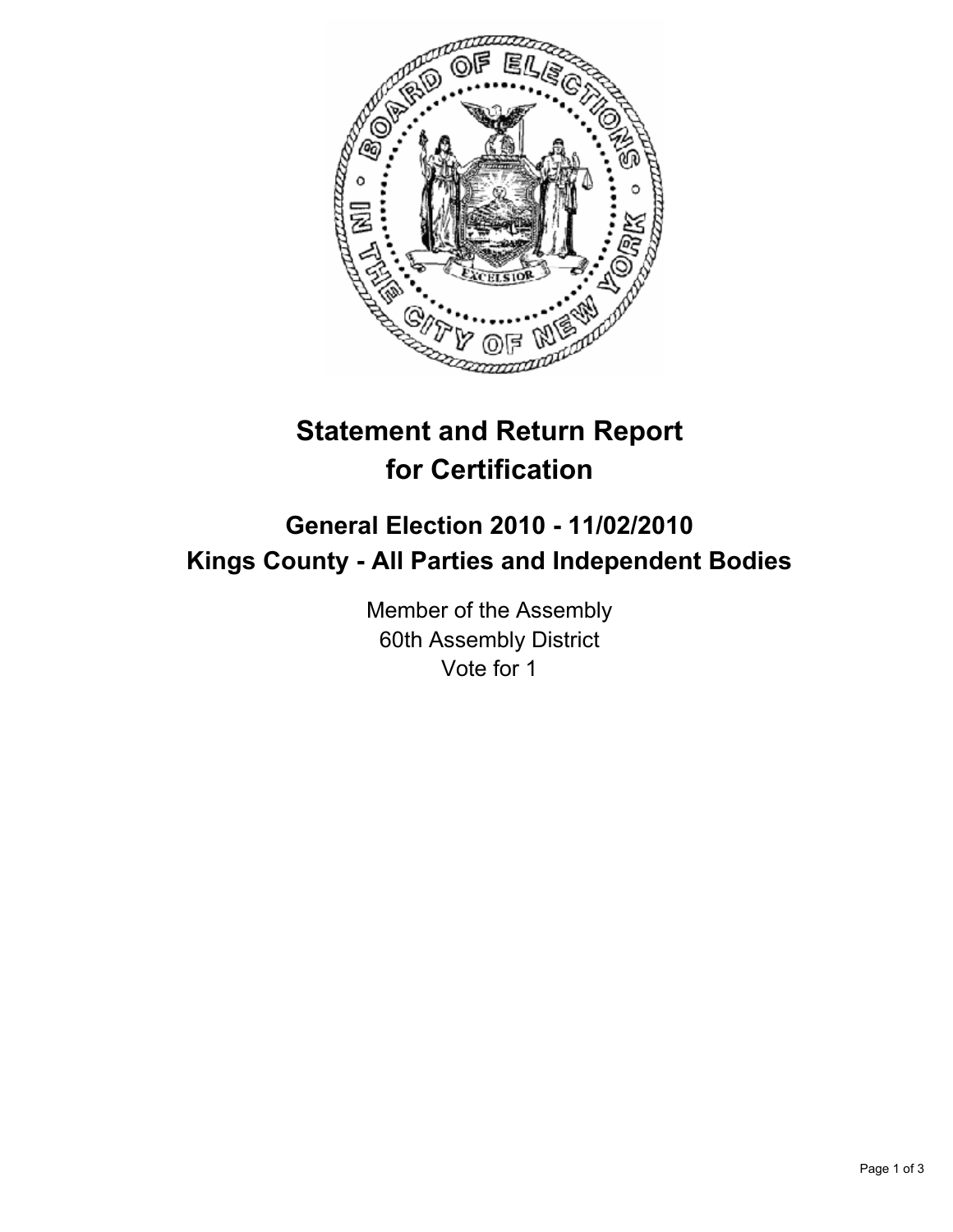

## **Assembly District 60**

| <b>PUBLIC COUNTER</b>                    | 8,866 |
|------------------------------------------|-------|
| <b>EMERGENCY</b>                         | 0     |
| <b>ABSENTEE/MILITARY</b>                 | 189   |
| <b>AFFIDAVIT</b>                         | 140   |
| <b>Total Ballots</b>                     | 9,239 |
| D JANELE HYER-SPENCER (DEMOCRATIC)       | 4,053 |
| NICOLE MALLIOTAKIS (REPUBLICAN)          | 3,233 |
| D JANELE HYER-SPENCER (INDEPENDENCE)     | 269   |
| NICOLE MALLIOTAKIS (CONSERVATIVE)        | 642   |
| D JANELE HYER-SPENCER (WORKING FAMILIES) | 376   |
| NICOLE MALLIOTAKIS (TAXPAYERS)           | 52    |
| MARIETTA A CANNING (RIGHT TO LIFE)       | 46    |
| MICHAEL EMPEROR (WRITE-IN)               | 1     |
| PAUL BULLOCK (WRITE-IN)                  | 1     |
| PETER ABATE (WRITE-IN)                   | 1     |
| <b>Total Votes</b>                       | 8,674 |
| Unrecorded                               | 565   |